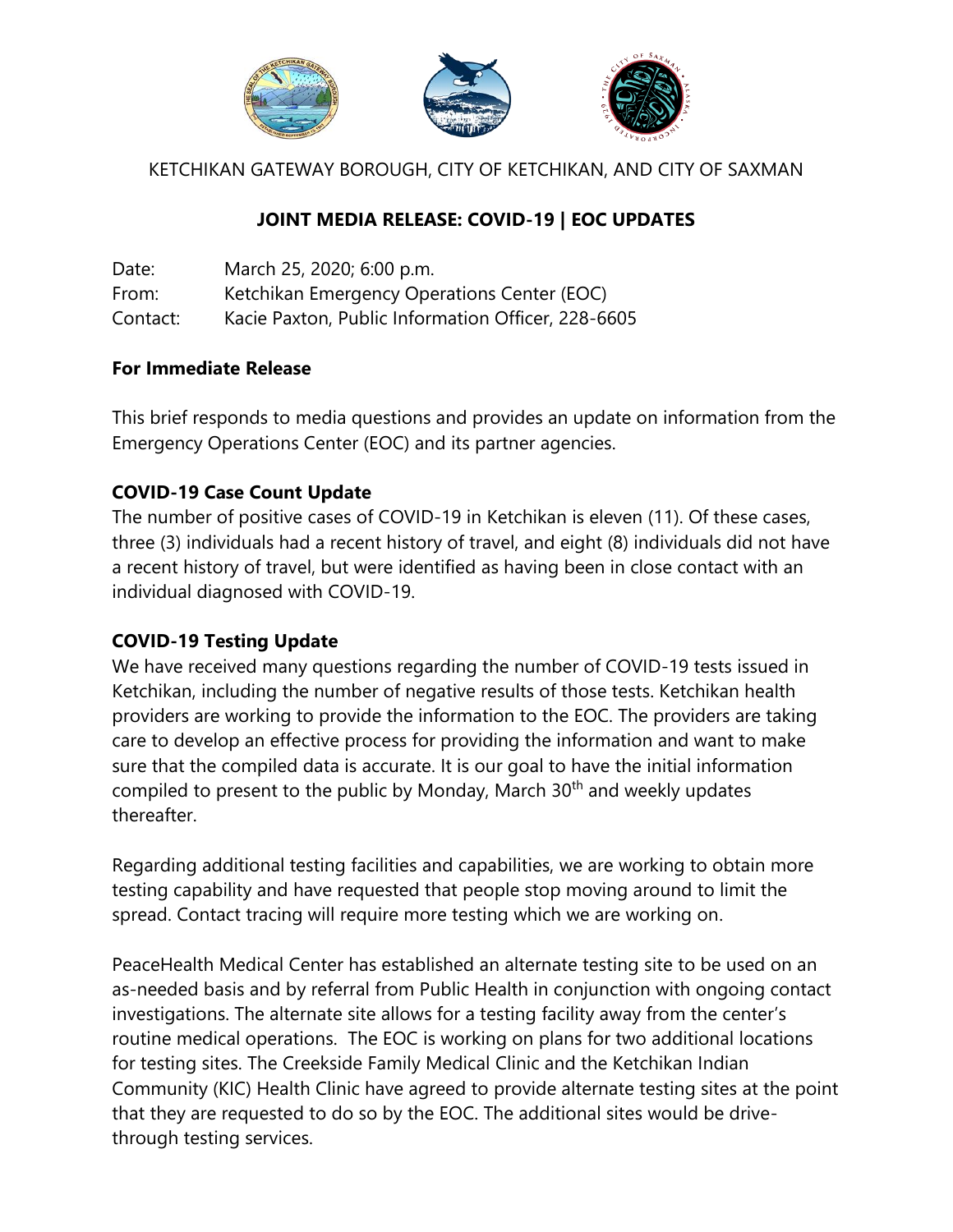On March 24<sup>th</sup>, the Center for Disease Control (CDC) updated its criteria for COVID-19 testing as to update priorities for testing patients with suspected COVID-19 infection. Not everyone needs to be tested for COVID-19. Here is some information that might help in making decisions about seeking care or testing.

- Most people have mild illness and are able to recover at home.
- There is no treatment specifically approved for this virus.
- Testing results may be helpful to inform decision-making about who you come in contact with.

CDC has guidance for who should be tested, but decisions about testing are at the discretion of state and local health departments and/or individual clinicians. Information on the CDC guidance for testing is available at: [https://www.cdc.gov/coronavirus/2019](https://www.cdc.gov/coronavirus/2019-nCoV/hcp/clinical-criteria.html) [nCoV/hcp/clinical-criteria.html](https://www.cdc.gov/coronavirus/2019-nCoV/hcp/clinical-criteria.html)

## **Employer's Compliance with Governor's Mandates and Mayoral Proclamation**

On March 20<sup>th</sup>, Dunleavy issued two mandates affecting Ketchikan to prevent the spread of Coronavirus Disease 2019 (COVID-19). The first was that public and private schools are closed to students through May 1, 2020. Students will receive instruction through distance delivery methods. All after school activities will be suspended during this time. The second was to limit Personal Care Services and Gatherings requiring all close contacts (people outside of a family unit) to be farther than six feet from each other to prevent the spread of the virus that causes COVID-19. A list of those personal care services is provided on the Governor's Health Mandates webpage at: [https://gov.alaska.gov/home/covid19-healthmandates/.](https://gov.alaska.gov/home/covid19-healthmandates/)

On March 21<sup>st</sup>, our Ketchikan and Saxman Mayors issued a joint proclamation strongly urging the citizens of Ketchikan to hunker down, shelter in place, and stay home, in order to contain the spread of COVID-19. Included in that proclamation was the strong message to businesses which are non-essential, to the extent possible, to close for a period of at least 14 days.

We want to assure the public that vital services such as emergency, fire, police, and grocery stores will remain fully functioning, open and available. The flow of goods to Ketchikan is continuing and grocery store shelves will remain stocked.

We have received multiple questions on how employers should determine whether their business or service is essential or non-essential. We have not defined essential service as a local community, and urge employers to consider the Governor's mandate and our Mayoral proclamation in order to make a determination whether their own operation is essential for the community at this time. We encourage clear guidance to their employees for how to comply with the mandates for social distancing.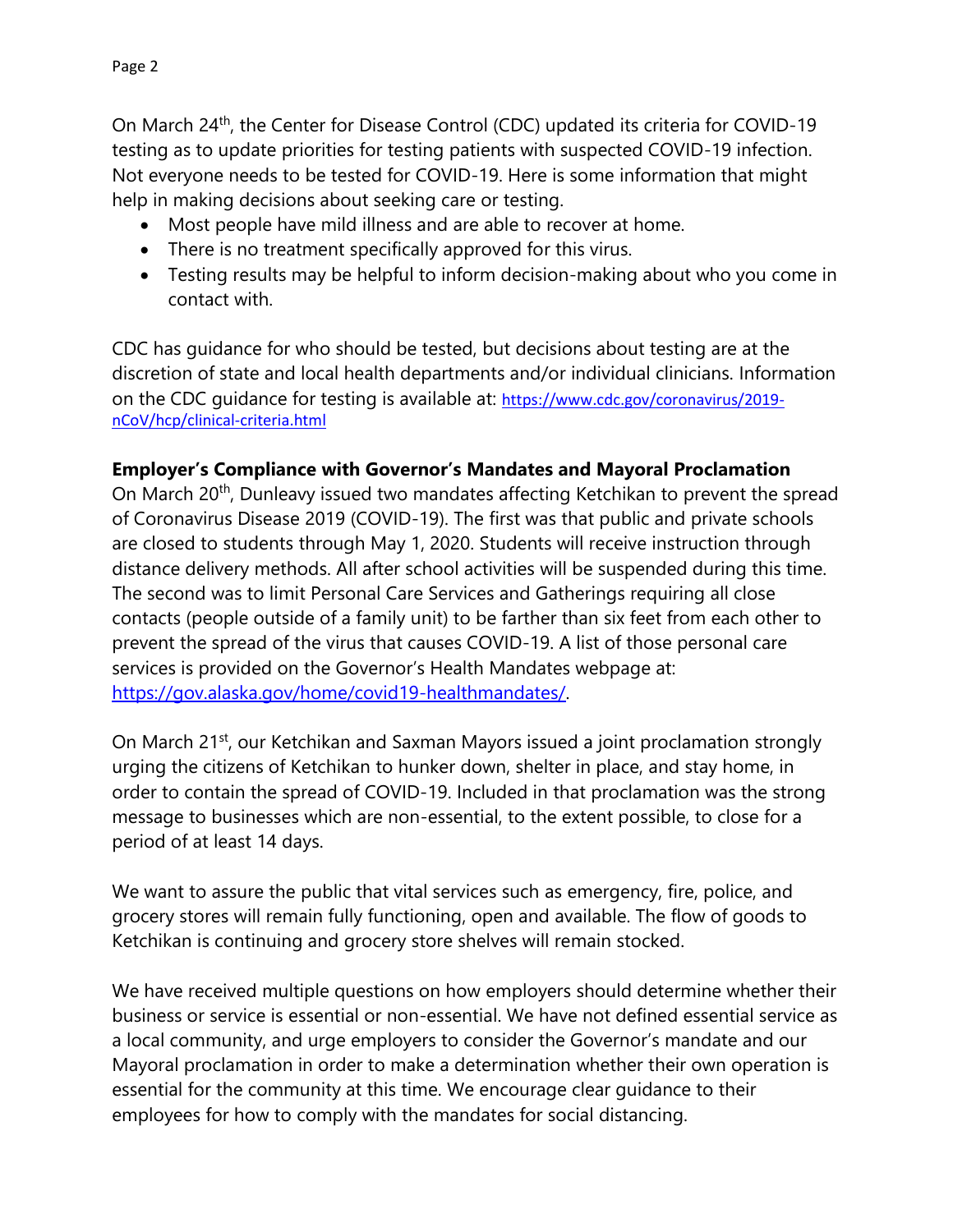**Ketchikan Gateway Borough Response**: Non-essential Borough employees have been sent home and placed on recall status. The Ketchikan International Airport continues its normal operations as this is deemed an essential service. The Pat Wise Animal Shelter, Borough bus and our water and wastewater utilities continue to operate in limited capacity.

Those Borough employees who have been sent home and can telecommute are doing so. Borough administration is working to expand remote and telecommuting capacity.

**City of Ketchikan Response:** Effective March 23<sup>rd</sup>, all non-essential City and KPU personnel were directed to remain home until further notice. Those that have the technical capability are being encouraged to work remotely.

## **Governor Dunleavy's Travel Mandate**

Given the increasing concern for new cases of COVID-19 around Alaska, Governor Dunleavy and the State of Alaska have issued a Travel Mandate which went into effect at 12:01 a.m. today. The mandate orders a 14-day quarantine following travel from out-ofstate. All people arriving in Alaska, whether resident, worker or visitor, are required to self-quarantine for 14 days and monitor for illness. Arriving residents and workers in self-quarantine, should work from home, unless you support critical infrastructure. Details regarding this Travel Mandate, as well as all State Health mandates issued to date are available at [https://gov.alaska.gov/home/covid19-healthmandates/.](https://gov.alaska.gov/home/covid19-healthmandates/)

The failure to follow this order is punishable by a fine of up to \$25,000, or imprisonment of not more than one year, or both pursuant to Alaska Statute 12.55.035 and Alaska Statute 12.55.135

Posters announcing the travel mandate were hung in prominent places today at the Ketchikan International Airport and at prominent places on Ketchikans docks and harbors. Social media posts notifying the public of the order were posted on Borough and City sites today. A display ad with the information will run in the March 26 edition of the Ketchikan Daily News.

## **Creekside Family Health Center Update**

We have received questions related to the Creekside Family Health Clinic and its testing services. Creekside Family Health Clinic has expanded its procedures and protocol to allow for COVID-19 testing and patient care. Precautions have been implemented to ensure the health and well-being of patients, staff, and the residents of the Mary Frances building.

The clinic is located on the street level of the Mary Frances Building and patients are directed to promptly proceed to the clinic upon entering the building. There are notices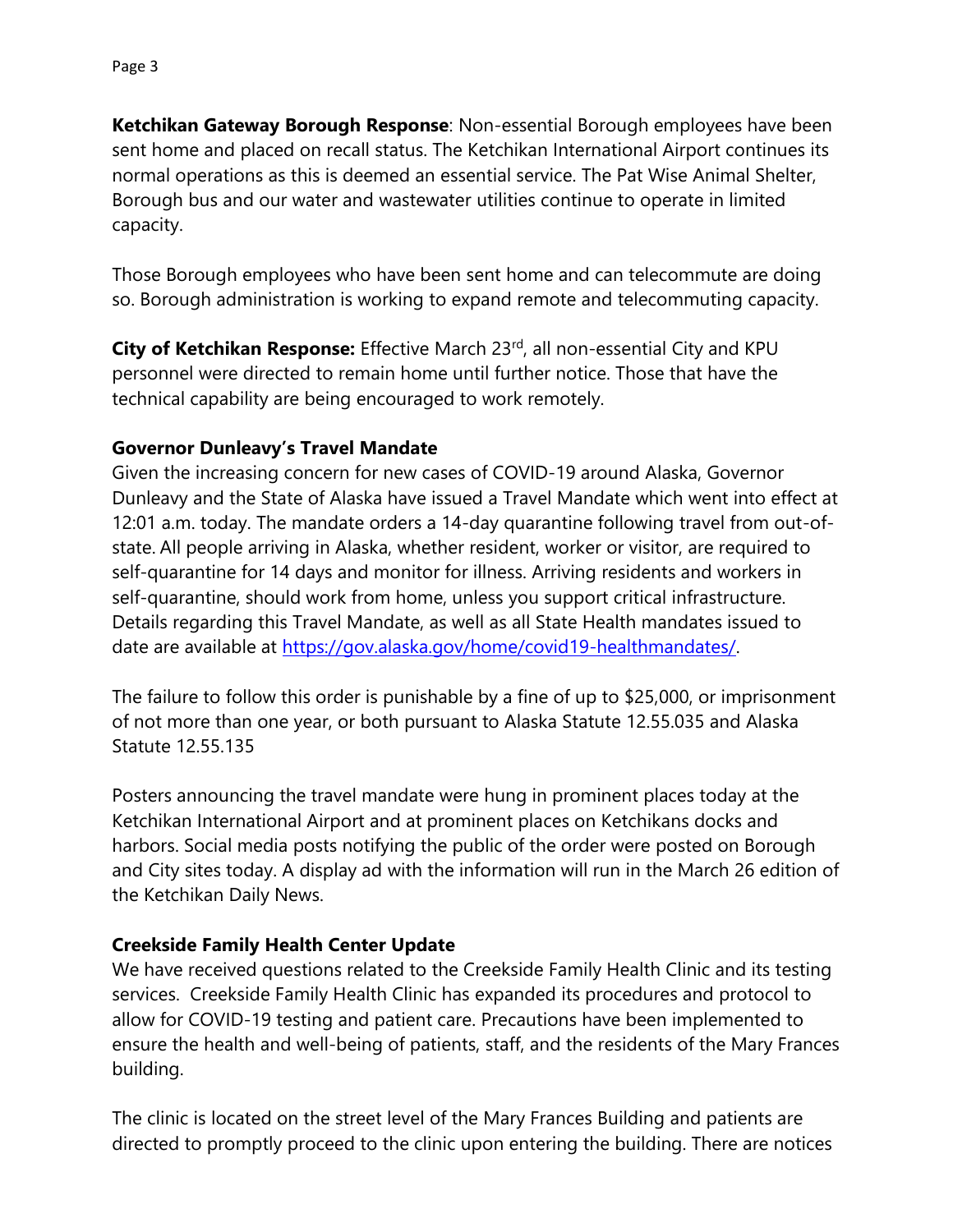posted at the entrance to the building and on the business directory board regarding these instructions. Creekside staff is sanitizing the front door to the Mary Frances twice an hour with a disinfectant certified to kill Human Coronavirus.

Creekside has segregated its exam rooms into two categories: rooms that are only for patients who are healthy and are being seen for routine care, and rooms designated for patients who are sick. All patients entering the clinic are roomed directly to ensure social distancing. Sick patients are given a mask and isolated in an appropriate room. The medical team wears the recommended personal protective equipment at all times while providing care to sick patients. Upon completing a visit with any patient, the rooms are immediately cleaned with the same disinfectant that is certified to kill Human Coronavirus. The clinic reception area and contact points (doors, sinks, hand rails, etc.) are routinely sanitized, too. Further, the full premises of Creekside is being cleaned each evening after business hours by a licensed commercial disinfectant service.

Citizens can contact the clinic with questions at 907-220-9982 and are asked to call prior to going to the clinic.

## **Ongoing Emergency Operations Center (EOC) Activities**

We have received questions regarding the Federal Emergency Management Administration (FEMA), Incident Command System (ICS), and the Ketchikan Emergency Operations Center (EOC). In response to those questions we are putting together a couple of instructional tools. The first component will be a pre-recorded video for community members wishing to understand ICS and how decisions are made. The second component would be an instructional tool for elected officials and their support staff to learn about ICS, and ask questions.

#### **Above All Else**

Ketchikan citizens are urged **to hunker down, shelter in place, and stay home, in order to contain the spread of COVID-19.**

As a reminder, please follow these guidelines to **STOP THE SPREAD**:

- **1. Hunker down and shelter in place.**
- **2. Stay home and work from home as much as possible.**
- **3. Conduct business via telephonic or electronic means as much as possible.**
- **4. In accordance with Governor Dunleavy's March 20th Health Mandate, remember:**
	- **No gatherings of more than 10 people may take place.**
	- **If a gathering does take place people must be 6 feet apart from each other.**